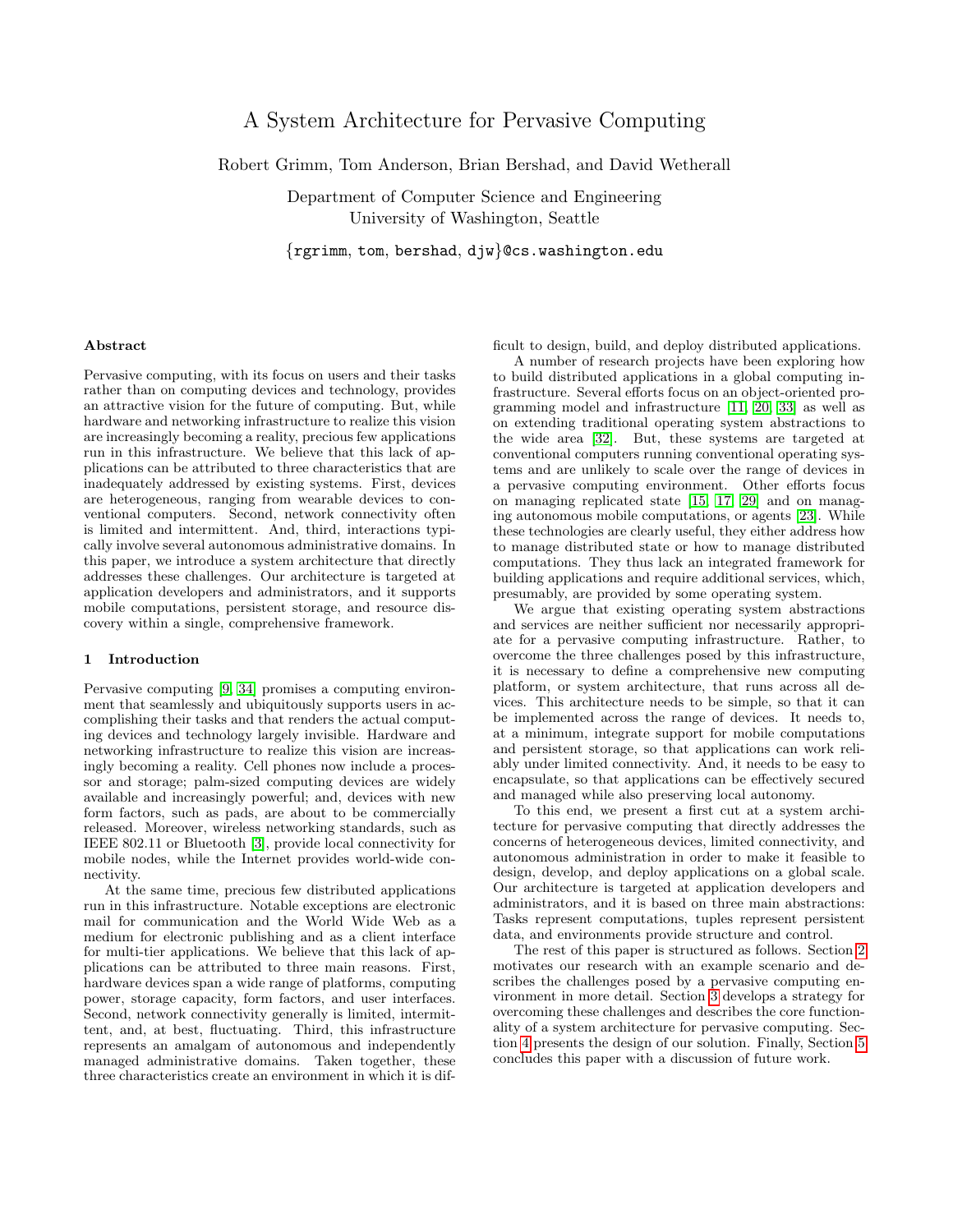## <span id="page-1-0"></span>2 Motivation

A pervasive computing infrastructure provides an attractive environment for distributed applications other than electronic mail and the World Wide Web. To better illustrate the potential of such an infrastructure, consider the following scenario, which describes how Alyssa P. Hacker relies on this infrastructure to seamlessly and unobtrusively provide personal information management, in the widest sense of the term.

#### 2.1 An Example Scenario

Since resigning from her position at MIT and moving from Cambridge to the Bay Area, Alyssa has been highly successful as a speaker and consultant on the social impact of computing technology. Her clients include many local high-tech companies, professional organizations, as well as governmental institutions around the world. As part of her job, Alyssa visits different organizations around the Silicon Valley almost daily and frequently travels across the world.

For managing her complex schedule and her numerous contacts as well as for communicating with clients she relies on a number of devices. At her office, Alyssa uses a conventional PC. In her opinion, keyboard, mouse, and a window-based interface still represent a very effective user interface, especially when writing reports and developing presentations. At home, her PlayStation 3 not only functions as a digital VCR and music jukebox, but also provides her with access to her contacts, schedule, and electronic mail. On the road, Alyssa prefers smaller, more portable devices. Her 4-band cell phone is the most important; in addition to global voice communications, it lets her access her personal information manager and provides her with a music player to entertain her during those long international flights. At a client's location, she typically uses the client's computing facilities to make presentations, and, when staying at a hotel, she uses the in-room information appliance to access her office workspace. But, for travel to less technologically developed parts of the world, she also relies on a pad with an optional keyboard.

Across all these devices, Alyssa can access basically the same information and functionality. Her schedule and contacts are automatically synchronized between them. And, when accessing her workspace from a client's computer or a hotel's information appliance, she is presented with her desktop, featuring the same applications, data, and customizations as those on her office PC. Furthermore, many of the tasks centered around personal information management are performed automatically and often without human interaction. For example, after agreeing on a meeting, the actual date and time for the meeting are automatically scheduled by her and her client's personal information managers. And, her manager reacts to a successfully scheduled out-of-town meeting by making the necessary travel arrangements, booking appropriate flights and hotels, all based on Alyssa's preferences, but without directly involving her (besides notifying her of the results).

#### 2.2 Challenges

While this scenario represents an attractive application of pervasive computing, it also poses three major challenges in the form of heterogeneous devices, limited connectivity, and autonomous administration. Computing devices cover

a wide range of form factors, ranging from traditional computers to information appliances to small, mobile devices, such as cell phones, and employ different user interfaces, ranging from window- and keyboard-based to pen-based to voice-based interaction. They also differ in computing platform and in available computing power, storage capacity, and network connectivity. At the same time, given current technology trends, we can realistically expect that all devices in this infrastructure command reasonable amounts of processing power, storage capacity, and networking bandwidth [\[9\]](#page-4-0).

Connectivity is affected by several factors. First, in a global network the speed of light becomes tangible—a roundtrip between diametrically opposed points on earth takes at least 0.13 seconds. Second, many nodes, notably mobile devices using wireless technology, connect through relatively high latency, low bandwidth links and, for technical as well as economical reasons, cannot remain continuously connected. Third, as the overall networking infrastructure is composed of many smaller networks, yet used as a single, shared medium, changes in load or location typically result in fluctuations of available bandwidth. Finally, node and network failures [\[18,](#page-4-7) [26\]](#page-5-4) are indistinguishable from lost connectivity and further limit access to resources. As a result, connectivity is limited, intermittent, and, at best, fluctuating. However, it is not necessarily unpredictable. For example, network connectivity for Alyssa's cell phone and pad depends on her current location and can thus be correlated to her schedule. More generally, overall Internet traffic patterns can be correlated to human factors, such as working hours and lunch breaks [\[30\]](#page-5-5).

The need for autonomous administration is a direct result of the structure of a global computing infrastructure, which spans different organizations and is composed of many smaller networks. For example, in our scenario, Alyssa relies on the computing facilities in her home, at her office, at a client's location and at hotels. The different facilities typically cooperate in exchanging network traffic and in providing application services, for example, to let a personal information manager schedule meetings and make reservations. But, each network is usually owned by a separate organization and thus managed independently.

# <span id="page-1-1"></span>3 Strategy

Individually, heterogeneous devices, limited connectivity, and autonomous administration raise the specific issues of how to effectively implement applications across the range of devices in a pervasive computing infrastructure, how to reliably provide application functionality even when connectivity is limited and intermittent, and how to safely and securely deliver application services across administrative domains while also preserving local autonomy. Taken together, heterogeneous devices, limited connectivity, and autonomous administration make us question the very way applications are structured.

The approach used for client-server and multi-tier computing statically partitions application logic amongst nodes and relies on distributed state for coordinating the different nodes. But, limited connectivity and autonomous administration exacerbate the problems associated with managing distributed state [\[24\]](#page-5-6) in a statically partitioned system and raise serious doubts about the scalability of this approach in a global computing infrastructure.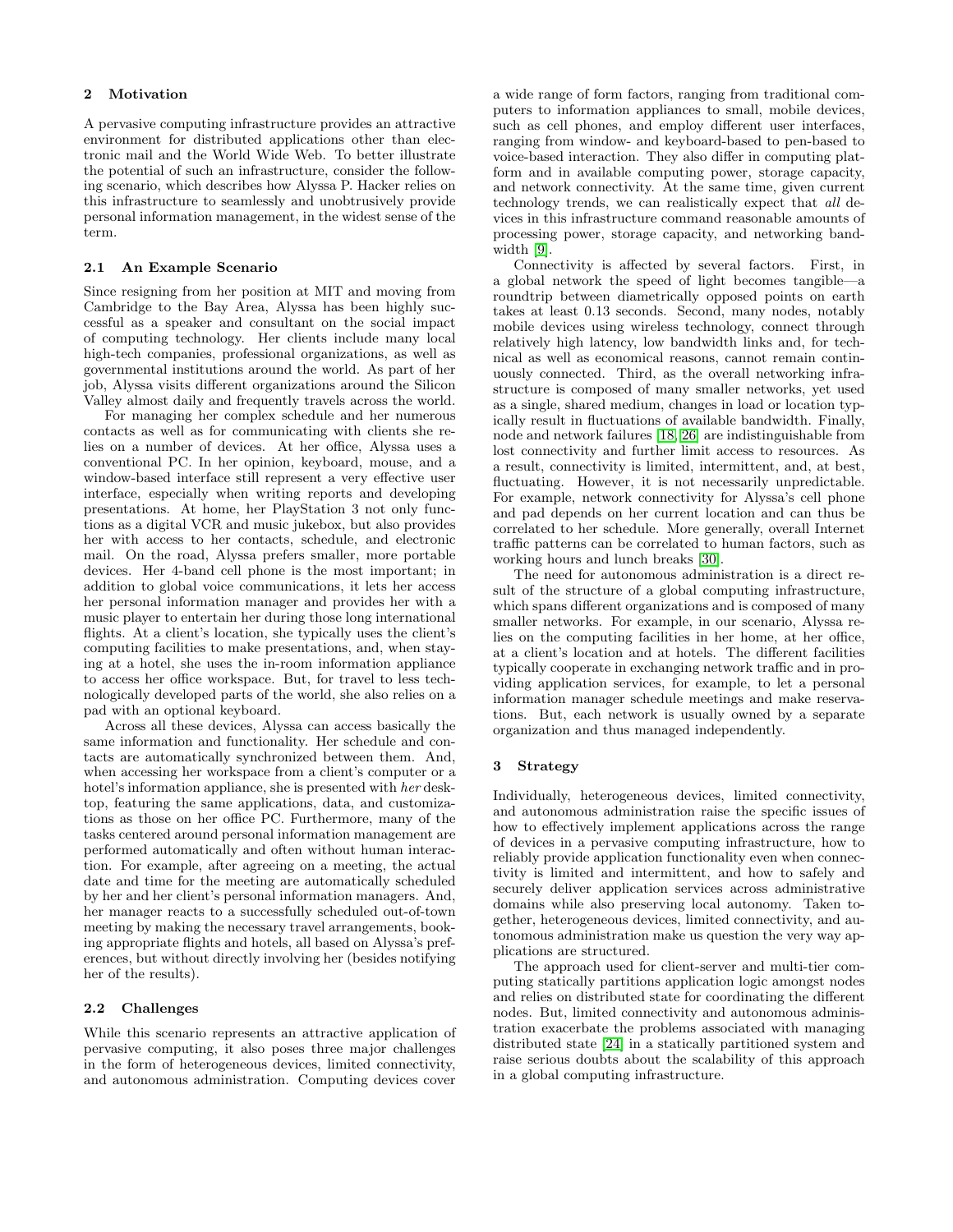Several projects [\[11,](#page-4-2) [20,](#page-4-3) [33\]](#page-5-1) address the inflexibility of a static application partitioning by using an object-oriented programming model, together with an infrastructure specifically designed for wide-area computing. As a result, these systems can hide some of the complexity of building globally distributed applications and offer more flexibility than client-server or multi-tier computing. But, the very flexibility of a largely unconstrained object-based framework easily leads to unmanageable systems. Furthermore, as these projects are mostly targeted at conventional computers running conventional operating systems, it is unclear how they would scale over the range of devices in a pervasive computing environment.

Mobile code systems, such as Java [\[13,](#page-4-8) [21\]](#page-4-9), make it possible to dynamically move functionality between nodes and can thus be used to overcome the limitations of a static application partitioning. Furthermore, by providing a platform-independent execution environment, they represent an attractive solution to the heterogeneity of devices found in a pervasive computing infrastructure. At the same time, mobile code systems, by themselves, lack a comprehensive programming model. Agent systems [\[23\]](#page-4-6) provide such a programming model for mobile computations. But, they also lack integration with state-based services as well as specific infrastructure for building, deploying, and managing application on a global scale.

We argue that a viable alternative for structuring pervasive computing applications is to build them within a system architecture that provides a select few, yet integrated services and that is specifically targeted at this environment. The system architecture, in turn, relies on a mobile code system to provide the basic, platform-independent execution environment. Such an architecture needs to be simple, so that it can be implemented across the range of devices in a pervasive computing infrastructure. It also needs to be easy to encapsulate, so that applications can be effectively secured and managed while also preserving local autonomy. Furthermore, we argue that the core services of this system architecture should be support for mobile computations, persistent storage, and discovery.

Mobile computations address three major needs in a global computing infrastructure. First, they enable the automatic distribution and installation of applications as well as application upgrades. As a result, Alyssa does not need to worry about maintaining her personal information management software; rather, upgrades are distributed automatically across all her devices. Second, they let applications move between nodes. So, when Alyssa accesses her workspace from a hotel in India, her applications can actually move to the in-room information appliance. Third, mobile computations can serve as software agents and autonomously perform tasks on remote nodes. For example, Alyssa's personal information manager can use an agent to make travel arrangements for her, even while it is disconnected from the travel agency's site.

Persistent storage is obviously necessary to store application data, such as Alyssa's schedule and contacts. But, it is also useful for saving the state of mobile computations so that they can survive node failures as well as reliably migrate between nodes. And, persistent storage can serve as a repository for the exchange of data in a loosely coupled system, thus simplifying the interaction between mobile computations. These uses suggest that persistent storage should be implemented by an object store that provides functionality closer to tuple spaces [\[12,](#page-4-10) [35\]](#page-5-7) than to the raw bytes accessible through conventional file systems. In particular, the store should preserve the structure of application data, provide associative access to this data, and support atomic operations as well as transactions.

Discovery  $[1, 2, 7]$  $[1, 2, 7]$  $[1, 2, 7]$  provides applications with access to resources whose location or name they do not necessarily know, but whose characteristics match their needs. In a pervasive computing environment, discovery lets mobile devices access resources on the network. For example, discovery lets Alyssa's cell phone access a hotel's in-room information appliance and synchronize schedule and contact information with it. But, discovery should also be applied to resources local to a device, excluding the services for mobile computations and persistent storage. For example, an instance of Alyssa's personal information manager can use discovery to determine the type of user interface supported by the hosting device and consequently adjust how information is communicated to Alyssa.

# <span id="page-2-0"></span>4 Our Architecture

Our architecture is based on three main abstractions: Tasks represent computations, tuples represent persistent data, and environments provide structure and control. These abstractions are similar to those of the ambient calculus [\[5,](#page-4-14) [6\]](#page-4-15). But, while the ambient calculus defines a formal framework for reasoning about mobile computations in a global network, we focus on building practical systems for pervasive computing.

Tasks execute code, possibly, using multiple threads, and have their own, private state. The basic operations on tasks are create, start, and destroy, as well as check-point to save a task's execution state and move to transfer a task to a different location. Tasks, like processes in traditional operating systems, are isolated from each other, and local tasks interact by exchanging tuples. Tuples are immutable records and are strongly typed in that both their fields and the tuples themselves are typed. The basic operations on tuples are write, read, and take (which reads a tuple and deletes it in one atomic operation). Furthermore, tasks can request to be notified when (specific) tuples are added or written.

In addition to tasks and tuples, our architecture needs a way to group computations and data, to change such groupings, to support interaction between different groupings, and to move both computations and data. It also needs to control the resources consumed by tasks and tuples and to ensure the security of all operations. Environments address these concerns by providing structure and control.

Environments provide structure for computations and data by encapsulating tasks, tuples, and other environments. Tasks execute within an environment and, by default, access only tuples in the same environment. But, in order to enable remote interaction, tasks can explicitly request to access tuples in other environments. Besides the obvious create and destroy operations, the basic operations on environments are move, which moves an environment and all its contents either within a local hierarchy or to a different location, and open, which moves all contents of an environment into the enclosing environment and deletes the emptied environment. Furthermore, tasks can request to be notified when other environments are moved into or out of their environment.

Like nested process structures in other systems [\[4,](#page-4-16) [10,](#page-4-17) [31\]](#page-5-8), the hierarchical nesting of environments provides control. In particular, environments use leases [\[14\]](#page-4-18) and quotas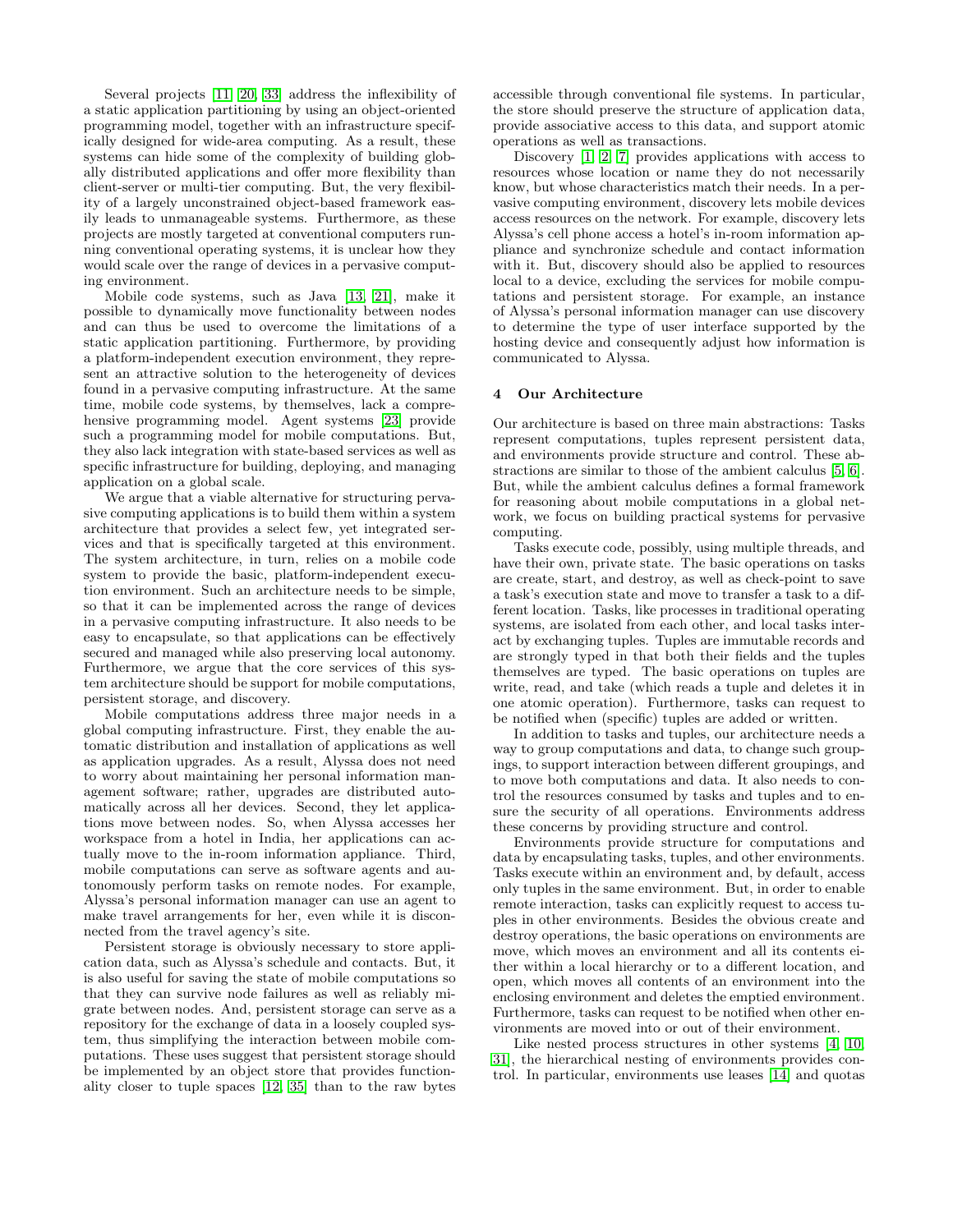to limit the resources available to enclosed tasks, tuples, and other environments and to facilitate the effective reclamation of these resources. To ensure security, they also subject all relevant operations to access control and auditing.

To simplify the task of building reliable applications, all operations on tasks, tuples, and environments are fully serializable and support transactions to group several operations into a single, atomic unit. Furthermore, environments provide persistent and recoverable tuple storage as well as the ability to restart tasks from saved check-points. Because operations are fully serializable, we assume that environments that directly contain tasks or tuples reside on a single node or across a local cluster of cooperating nodes. Applications that require data to be replicated across several sites thus need to implement their own replication algorithms, though we plan to support a default replication mechanism as part of our implementation. Environments that solely contain other environments may span several nodes. Such environments can be used to provide functionality similar to that of distributed virtual machines [\[27\]](#page-5-9) within our architecture by enforcing a uniform policy across all nodes within an organization and by providing a single point of administrative control.

As described so far, our architecture represents a closed system in that it provides just the necessary abstractions to represent computations and data as well as to provide structure and control for them across the network. By default, all other abstractions and services, such as a user interface or an electronic mail service, are outside the scope of our architecture and inaccessible from within it. This closed world assumption [\[28\]](#page-5-10) is a conscious design decision and trades off scalability and manageability (including security) against flexibility. But, as discussed in Section [3,](#page-1-1) tasks, as well as an implementation of the architecture itself, legitimately need to discover and access such resources, whether they are available locally or within the current networking environment. Environments thus include a well-defined interface for discovering and accessing external resources, which subjects access requests to the same hierarchical controls as those for internal resources.

Naming in our architecture generally is associative. As for tuple spaces, we use templates to describe tasks, tuples, environments, as well as external resources, and, if several resources match a specified template, any of the matching resources can be selected. Generally, a resource matches a template if its type is a subtype of the template and if all fields specified by the template match the corresponding fields of the resource. Field matching is by equality for arbitrary objects, though simple comparison operations, such as larger-than or matches-pattern, are supported for primitive types, such as numbers or strings. To simplify replication, tasks, tuples, and environments can also be named by a unique identifier [\[19\]](#page-4-19).

To summarize, our architecture is based on three abstractions. Tasks represent computations, tuples represent data, and environments provide structure and control by encapsulating tasks, tuples, and other environments. Because of a closed world assumption, all other resources, by default, are outside the scope of our architecture; though, they can be made accessible through a well-defined discovery interface. Operations are atomic and may use transactions. Finally, naming is associative, using simple matching rules.

## 4.1 Discussion

Our design reflects the three challenges of heterogeneous devices, limited connectivity, and autonomous administration as follows. First, our architecture has a small application programming interface (API); it is based on only three main abstractions with relatively simple operations. The small API makes it possible to implement the architecture on devices with limited resources, such as cell phones. At the same time, it does not prevent high-performance implementations, such as a cluster of workstations that replicates all tuples in an environment and load-balances tasks across the cluster. Consequently, applications, including Alyssa's personal information manager, can be written against a single API and can use the same binaries across all devices; though, they need to support the different user interfaces.

Second, environments integrate computations with persistent data and provide mobility for both. Applications and their data can thus easily move between nodes and avoid slow links or a future loss of connectivity. So, as pointed out in Section [3,](#page-1-1) while Alyssa is staying at a hotel in India, her applications and data can actually move to the in-room information appliance. And, her personal information manager can send out a software agent to make travel arrangements for her return to the USA. Furthermore, the use of typed records, that is, tuples, and associative naming simplifies the exchange of data between applications. For example, Alyssa's personal information manager can easily exchange schedule information with a client's scheduling agent, simply by granting it (limited) access to the tuples representing Alyssa's schedule.

Third, nodes in our system are locally autonomous. Anyone can run an implementation of our architecture on any node and populate it with tasks, tuples, and environments. Different nodes can use discovery to connect with each other, and only the participants need to agree on granting each other access. Furthermore, the nesting of environments and discovery in an otherwise closed system makes it possible to effectively control applications. For example, the in-room information appliance in Alyssa's hotel room can use this nesting to ensure that her applications only consume a reasonable amount of resources, only interact with networked services she is authorized to use, such as the hotel's printer, and are purged from the appliance after Alyssa checks out of the hotel.

# <span id="page-3-0"></span>5 Future Work

We have presented a first cut at an architecture for pervasive computing. Our architecture combines the management of mobile computations, the management of persistent data, and resource discovery into a comprehensive framework and uses a small, yet powerful API based on tasks, tuples, and environments. To evaluate whether this design, in fact, meets the challenges of heterogeneous devices, limited connectivity, and autonomous administration, we obviously need to build an implementation as well as applications that run within it. As part of this effort, we plan to address three important issues, namely, security, routing, and validation.

First, to be effective, security in a global computing infrastructure must be cryptographically strong. This raises the questions of how to effectively manage the necessary keys [\[22\]](#page-4-20), how to convey authorization [\[8\]](#page-4-21), and how to ensure the integrity of mobile computations and their data [\[16\]](#page-4-22). Second, we expect the transfer of computations and data to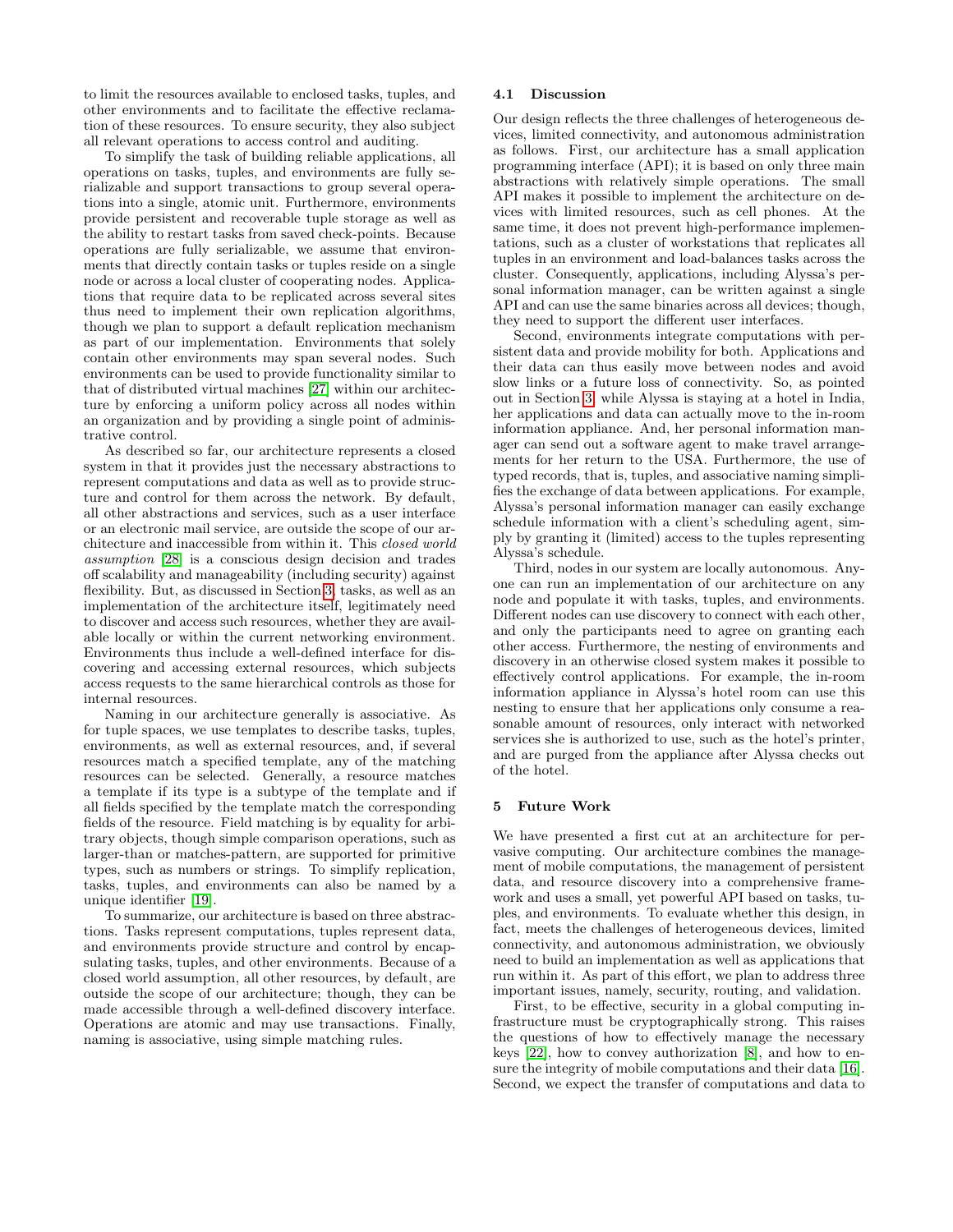be a relatively frequent event in a global computing infrastructure. But, while our architecture provides basic support for moving tasks and environments between nodes, it does not provide a dedicated routing service. This raises the question of how to efficiently support routing, especially when nodes are only intermittently connected, thus suggesting a store-and-forward architecture akin to the one used for electronic mail [\[25\]](#page-5-11). Third, while a qualitative evaluation certainly is an important part of an implementation effort, it is not sufficient, by itself, to validate a design. It is thus necessary to develop benchmarks which capture important performance aspects of a pervasive computing environment and which, ideally, also enable the comparison between different architectures.

## Acknowledgments

We thank Mark Fiuczynski and Hank Levy for providing valuable feedback on earlier versions of this paper.

#### References

- <span id="page-4-11"></span>[1] W. Adjie-Winoto, E. Schwartz, H. Balakrishnan, and J. Lilley. [The design and implementation of an in](http://www.acm.org/pubs/articles/proceedings/ops/319151/p186-adjie-winoto/p186-adjie-winoto.pdf)[tentional naming system.](http://www.acm.org/pubs/articles/proceedings/ops/319151/p186-adjie-winoto/p186-adjie-winoto.pdf) In Proceedings of the Seventeenth Symposium on Operating Systems Principles, pages 186–201, Kiawah Island Resort, South Carolina, Dec. 1999.
- <span id="page-4-12"></span>[2] K. Arnold, B. O'Sullivan, R. W. Scheifler, J. Waldo, and A. Wollrath. The Jini Specification. Addison-Wesley, 1999.
- <span id="page-4-1"></span>[3] Bluetooth SIG. Specification of the Bluetooth system, Dec. 1999. <http://www.bluetooth.com>.
- <span id="page-4-16"></span>[4] P. Brinch Hansen. The nucleus of a multiprogramming system. Communications of the  $ACM$ ,  $13(4):238-241$ , 250, Apr. 1970.
- <span id="page-4-14"></span>[5] L. Cardelli. Abstractions for mobile computations. In J. Vitek and C. D. Jensen, editors, Secure Internet Programming: Security Issues for Distributed and Mobile Objects, volume 1603 of Lecture Notes in Computer Science, pages 51–94. Springer-Verlag, 1999.
- <span id="page-4-15"></span>[6] L. Cardelli and A. D. Gordon. Mobile ambients. In M. Nivat, editor, Foundations of Software Science and Computational Structures, volume 1378 of Lecture Notes in Computer Science, pages 140–155. Springer-Verlag, 1998.
- <span id="page-4-13"></span>[7] S. E. Czerwinski, B. Y. Zhao, T. D. Hodes, A. D. Joseph, and R. H. Katz. [An architecture for a secure](http://www.acm.org/pubs/articles/proceedings/comm/313451/p24-czerwinski/p24-czerwinski.pdf) [service discovery service.](http://www.acm.org/pubs/articles/proceedings/comm/313451/p24-czerwinski/p24-czerwinski.pdf) In Proceedings of the Fifth ACM/IEEE International Conference on Mobile Computing and Networking, pages 24–35, Seattle, Washington, Aug. 1999.
- <span id="page-4-21"></span>[8] C. M. Ellison, B. Frantz, B. Lampson, R. Rivest, B. Thomas, and T. Ylonen. [SPKI certificate theory.](http://www.ietf.org/rfc/rfc2693.txt) RFC 2693, Internet Engineering Task Force, Sept. 1999.
- <span id="page-4-0"></span>[9] M. Esler, J. Hightower, T. Anderson, and G. Borriello. [Next century challenges: Data-centric network](http://www.acm.org/pubs/articles/proceedings/comm/313451/p256-esler/p256-esler.pdf)[ing for invisible computing.](http://www.acm.org/pubs/articles/proceedings/comm/313451/p256-esler/p256-esler.pdf) In Proceedings of the Fifth

ACM/IEEE International Conference on Mobile Computing and Networking, pages 256–262, Seattle, Washington, Aug. 1999.

- <span id="page-4-17"></span>[10] B. Ford, M. Hibler, J. Lepreau, P. Tullmann, G. Back, and S. Clawson. [Microkernels meet recursive virtual](http://www.usenix.org/publications/library/proceedings/osdi96/full_papers/hibler/hibler.ps) [machines.](http://www.usenix.org/publications/library/proceedings/osdi96/full_papers/hibler/hibler.ps) In Proceedings of the Second Symposium on Operating Systems Design and Implementation, pages 137–151, Seattle, Washington, Oct. 1996.
- <span id="page-4-2"></span>[11] I. Foster and C. Kesselman. Globus: A metacomputing infrastructure toolkit. International Journal of Supercomputer Applications and High Performance Computing, 11(2):115–128, 1997.
- <span id="page-4-10"></span>[12] E. Freeman, S. Hupfer, and K. Arnold. JavaSpaces Principles, Patterns, and Practice. Addison-Wesley, 1999.
- <span id="page-4-8"></span>[13] J. Gosling, B. Joy, and G. Steele. The Java Language Specification. Addison-Wesley, 1996.
- <span id="page-4-18"></span>[14] C. G. Gray and D. R. Cheriton. [Leases: An effi](http://www.acm.org/pubs/articles/proceedings/ops/74850/p202-gray/p202-gray.pdf)[cient fault-tolerant mechanism for file cache consis](http://www.acm.org/pubs/articles/proceedings/ops/74850/p202-gray/p202-gray.pdf)[tency.](http://www.acm.org/pubs/articles/proceedings/ops/74850/p202-gray/p202-gray.pdf) In Proceedings of the Twelfth Symposium on Operating Systems Principles, pages 202–210, Litchfield Park, Arizona, Dec. 1989.
- <span id="page-4-4"></span>[15] J. Gray, P. Helland, P. O'Neil, and D. Shasha. [The](http://www.acm.org/pubs/articles/proceedings/mod/233269/p173-gray/p173-gray.pdf) [dangers of replication and a solution.](http://www.acm.org/pubs/articles/proceedings/mod/233269/p173-gray/p173-gray.pdf) In Proceedings of the 1996 ACM SIGMOD International Conference on Management of Data, pages 173–182, Montreal, Canada, June 1996.
- <span id="page-4-22"></span>[16] N. M. Karnik and A. R. Tripathi. [Security in the Ajanta](http://www.cs.umn.edu/Ajanta/papers/securityPaper.ps) [mobile agent system.](http://www.cs.umn.edu/Ajanta/papers/securityPaper.ps) Technical report, Department of Computer Science, University of Minnesota, May 1999.
- <span id="page-4-5"></span>[17] P. J. Keleher. [Decentralized replicated-object proto](http://www.acm.org/pubs/articles/proceedings/podc/301308/p143-keleher/p143-keleher.pdf)[cols.](http://www.acm.org/pubs/articles/proceedings/podc/301308/p143-keleher/p143-keleher.pdf) In Proceedings of the Eighteenth Annual ACM Symposium on Principles of Distributed Computing, pages 143–151, Atlanta, Georgia, May 1999.
- <span id="page-4-7"></span>[18] C. Labovitz, A. Ahuja, and F. Jahanian. [Experimen](http://www.eecs.umich.edu/techreports/cse/1998/CSE-TR-382-98.pdf)[tal study of Internet stability and wide-area backbone](http://www.eecs.umich.edu/techreports/cse/1998/CSE-TR-382-98.pdf) [failures.](http://www.eecs.umich.edu/techreports/cse/1998/CSE-TR-382-98.pdf) Technical Report CSE-TR-382-98, University of Michigan, Ann Arbor, Michigan, 1998.
- <span id="page-4-19"></span>[19] P. J. Leach and R. Salz. [UUIDs and GUIDs.](http://www.opennc.org/dce/info/draft-leach-uuids-guids-01.txt) Internet Draft draft-leach-uuids-guids-01.txt, Internet Engineering Task Force, Feb. 1998.
- <span id="page-4-3"></span>[20] M. Lewis and A. Grimshaw. The core Legion object model. In Proceedings of the Fifth IEEE International Symposium on High Performance Distributed Computing, pages 551–561, Syracuse, New York, Aug. 1996.
- <span id="page-4-9"></span>[21] T. Lindholm and F. Yellin. The Java Virtual Machine Specification. Addison-Wesley, second edition, 1999.
- <span id="page-4-20"></span>[22] D. Mazières, M. Kaminsky, M. F. Kaashoek, and E. Witchel. [Separating key management from file sys](http://www.acm.org/pubs/articles/proceedings/ops/319151/p124-mazieres/p124-mazieres.pdf)[tem security.](http://www.acm.org/pubs/articles/proceedings/ops/319151/p124-mazieres/p124-mazieres.pdf) In Proceedings of the Seventeenth Symposium on Operating Systems Principles, pages 124–139, Kiawah Island Resort, South Carolina, Dec. 1999.
- <span id="page-4-6"></span>[23] D. Milojičić, F. Douglis, and R. Wheeler, editors. Mobility—Processes, Computers, and Agents, chapter 14, pages 457–641. ACM Press. Addison-Wesley, Feb. 1999.